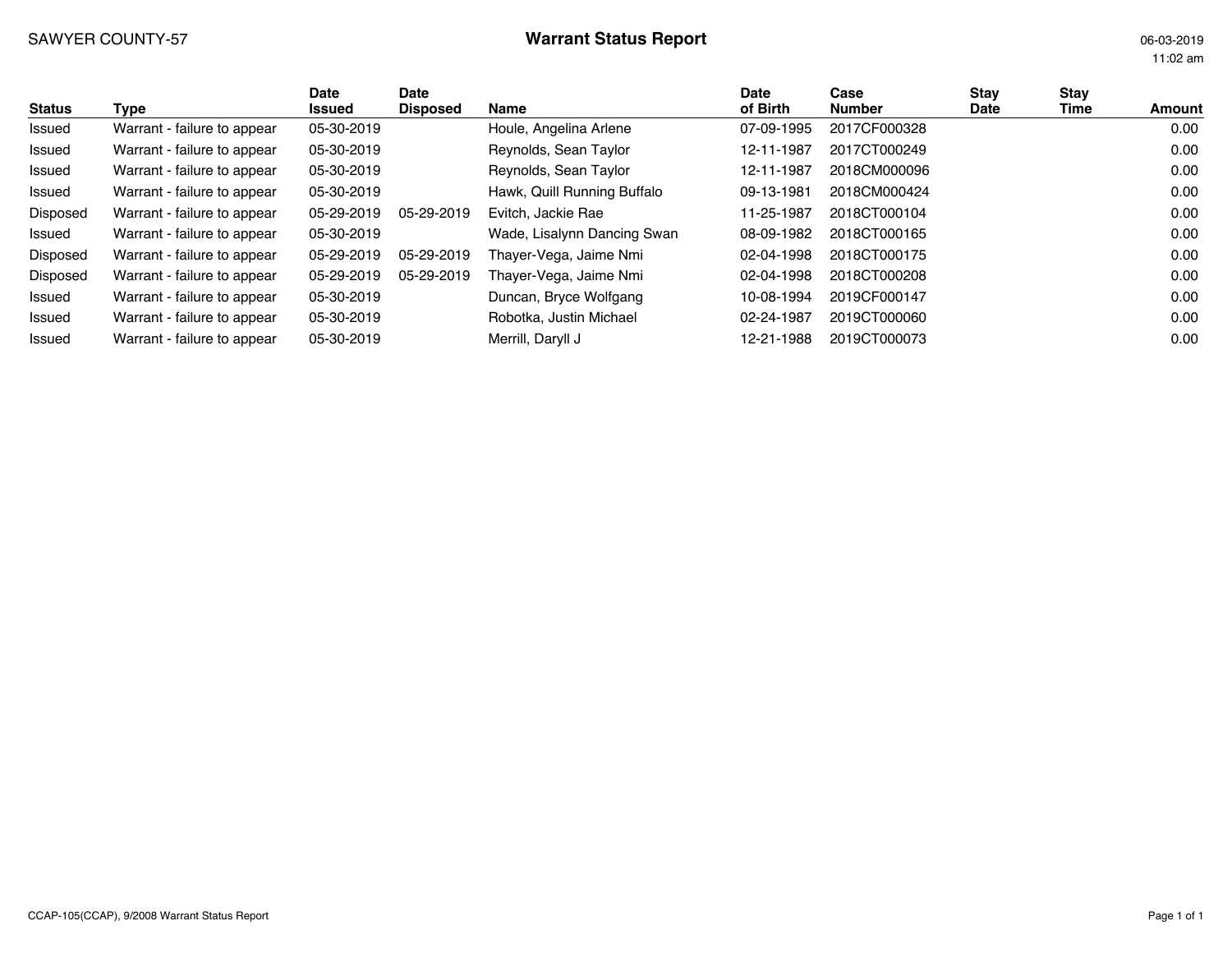| Name<br><b>Address</b>                                                 | <b>DOB</b> | <b>Viol</b><br>Date | Case No.<br>Cit No.      | Charge                                                                             | <b>Amended</b><br><b>From</b> | Plea       | Disposition/<br>Date                                       | <b>Penalty</b>              | <b>Amount</b> |
|------------------------------------------------------------------------|------------|---------------------|--------------------------|------------------------------------------------------------------------------------|-------------------------------|------------|------------------------------------------------------------|-----------------------------|---------------|
| Anthony, Johnathan Patrick<br>6985N 1st Street<br>Loretta, WI 54896    | 11-17-1973 | 07-04-2018          | 2018CM000302             | 940.19(1)<br>Battery                                                               | <b>Battery</b>                | No Contest | Guilty Due to No<br><b>Contest Plea</b><br>05-30-2019      | Probation, sent<br>withheld | \$579.00      |
|                                                                        |            | 07-04-2018          | 2018CM000302             | 947.01(1)<br><b>Disorderly Conduct</b><br>$[968.075(1)(a)$ - Domestic<br>Abuse]    |                               |            | Charge Dismissed<br>but Read In<br>05-30-2019              |                             |               |
| Anthony, Johnathan Patrick<br>6985N 1st Street<br>Loretta, WI 54896    | 11-17-1973 | 06-23-2018          | 2018CM000291             | 961.41(3g)(e)<br>Possession of THC                                                 |                               | No Contest | Guilty Due to No<br><b>Contest Plea</b><br>05-30-2019      | Probation, sent<br>withheld | \$673.50      |
|                                                                        |            | 06-23-2018          | 2018CM000291             | 961.573(1)<br>Possess Drug<br>Paraphernalia                                        |                               |            | Charge Dismissed<br>but Read In<br>05-30-2019              |                             |               |
| Blackdeer, Michelle Lee<br>15756 S 3rd Street<br>Hayward, WI 54843     | 05-03-1988 | 01-19-2018          | 2018CM000104             | 946.41(1)<br>Resisting or Obstructing<br>an Officer                                |                               |            | Charge Dismissed<br>but Read In<br>05-28-2019              |                             |               |
| Blackdeer, Michelle Lee<br>15756 S 3rd Street<br>Hayward, WI 54843     | 05-03-1988 | 08-18-2016          | 2016CT000184<br>C6795386 | 343.44(1)(b)<br>Operating While Revoked<br>(Rev due to alc/contr<br>subst/refusal) |                               | Guilty     | Guilty Due to Guilty Probation, sent<br>Plea<br>05-28-2019 | withheld                    | \$443.00      |
| Blackdeer, Michelle Lee<br>15756 S 3rd Street<br>Hayward, WI 54843     | 05-03-1988 | 01-10-2017          | 2017CM000003             | 946.49(1)(a)<br>Bail<br>Jumping-Misdemeanor                                        |                               |            | <b>Charge Dismissed</b><br>but Read In<br>05-28-2019       |                             |               |
| Blackdeer, Michelle Lee<br>15756 S 3rd Street<br>Hayward, WI 54843     | 05-03-1988 | 09-20-2018          | 2018CM000412             | 450.11(7)(h)<br>Possess/Illegally<br><b>Obtained Prescription</b>                  |                               |            | <b>Charge Dismissed</b><br>but Read In<br>05-28-2019       |                             |               |
| Brown, Javon Alex<br>3580 Brookdale Drive<br>Brooklyn Center, MN 55429 | 05-23-1984 | 06-30-2018          | 2018CF000220             | 961.41(1m)(e)2<br>Possess w/<br>Intent-Amphetamine(>3-10                           |                               | Guilty     | Guilty Due to Guilty State prison<br>Plea<br>04-25-2019    | Extended<br>Supervision     | \$1079.25     |
|                                                                        |            | 06-30-2018          | 2018CF000220             | 946.49(1)(b)<br><b>Bail Jumping-Felony</b>                                         |                               |            | <b>Charge Dismissed</b><br>but Read In<br>04-25-2019       |                             |               |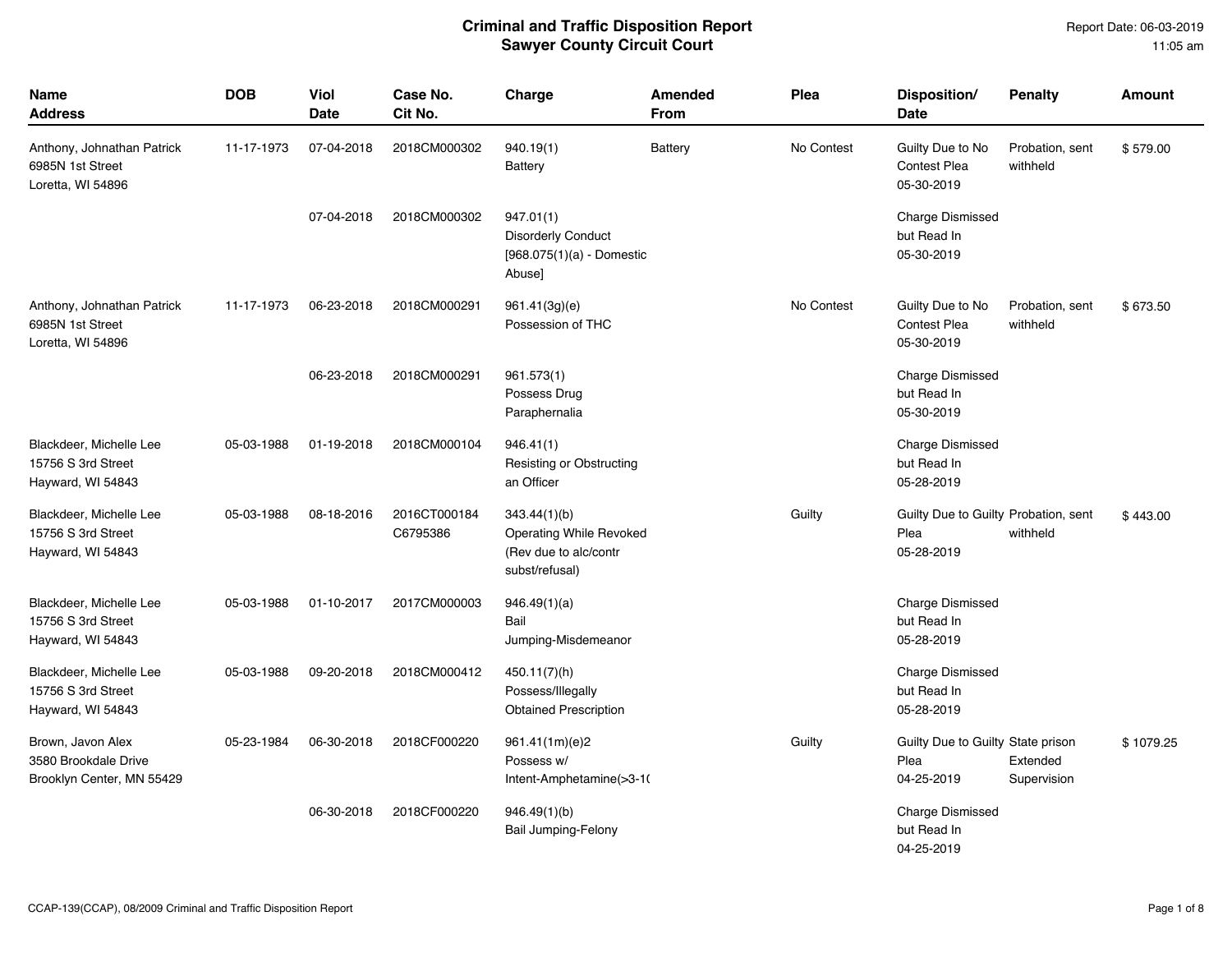| <b>Name</b><br><b>Address</b>                                                                                             | <b>DOB</b> | Viol<br>Date | Case No.<br>Cit No.       | Charge                                                                                    | Amended<br><b>From</b> | Plea   | Disposition/<br><b>Date</b>                                  | <b>Penalty</b> | <b>Amount</b> |
|---------------------------------------------------------------------------------------------------------------------------|------------|--------------|---------------------------|-------------------------------------------------------------------------------------------|------------------------|--------|--------------------------------------------------------------|----------------|---------------|
|                                                                                                                           |            | 06-30-2018   | 2018CF000220              | 961.573(1)<br>Possess Drug<br>Paraphernalia                                               |                        |        | <b>Charge Dismissed</b><br>but Read In<br>04-25-2019         |                |               |
| Brown, Javon Alex<br>820 2nd Street<br>Hudson, WI 54016                                                                   | 05-23-1984 | 07-11-2017   | 2018CF000049              | 961.41(1)(e)1<br>Manuf/Deliver<br>Amphetamine(<=3g)                                       |                        | Guilty | Guilty Due to Guilty Probation, sent<br>Plea<br>04-25-2019   | withheld       | \$1079.25     |
| Brown, Javon Alex<br>3580 Brookfield Drive<br>Brooklyn Center, MN 55429                                                   | 05-23-1984 | 05-05-2017   | 2017CM000167              | 946.41(1)<br>Resisting or Obstructing<br>an Officer                                       |                        |        | <b>Charge Dismissed</b><br>but Read In<br>05-29-2019         |                |               |
| Checchin, Jake Andrew<br>#00348159 Jackson Correctional<br>Institution<br>P O Box 232<br>Black River Falls, WI 54615-0232 | 05-12-1980 | 11-10-2017   | 2018CM000112              | 943.20(1)(a)<br>Theft-Movable Property<br>$<=$ \$2500                                     |                        |        | <b>Charge Dismissed</b><br>but Read In<br>05-29-2019         |                |               |
| Dewall, Jennifer Lee<br>1435 E Tracy Street<br>Appleton, WI 54915                                                         | 02-20-1979 | 08-22-2018   | 2018CM000401              | 947.01(1)<br><b>Disorderly Conduct</b>                                                    |                        | Guilty | Guilty Due to Guilty Forfeiture / Fine<br>Plea<br>05-28-2019 | Costs          | \$579.00      |
| Egge, Kristin Dee<br>10360W Twin Bay Road<br>Hayward, WI 54843                                                            | 07-23-1980 | 03-27-2018   | 2018CM000156              | 946.49(1)(a)<br>Bail<br>Jumping-Misdemeanor                                               |                        | Guilty | Guilty Due to Guilty Local jail<br>Plea<br>05-28-2019        | Costs          | \$443.00      |
|                                                                                                                           |            | 03-27-2018   | 2018CM000156<br>AE5388460 | 343.44(1)(b)<br><b>Operating While Revoked</b><br>(Rev due to alc/contr<br>subst/refusal) |                        | Guilty | Guilty Due to Guilty Local jail<br>Plea<br>05-28-2019        | Costs          | \$443.00      |
| Egge, Kristin<br>10360W Twin Bay Road<br>Hayward, WI 54843                                                                | 07-23-1980 | 01-19-2018   | 2018CT000037<br>AE0139532 | 343.44(1)(b)<br><b>Operating While Revoked</b><br>(Rev due to alc/contr<br>subst/refusal) |                        |        | Dismissed on<br>Prosecutor's Motion<br>05-28-2019            |                |               |
| Enoch, Carrie Ann<br>13568 W Gurno Lake Road<br>Hayward, WI 54843                                                         | 09-28-1984 | 04-24-2018   | 2018CF000136              | 946.49(1)(b)<br><b>Bail Jumping-Felony</b>                                                |                        |        | <b>Charge Dismissed</b><br>but Read In<br>05-30-2019         |                |               |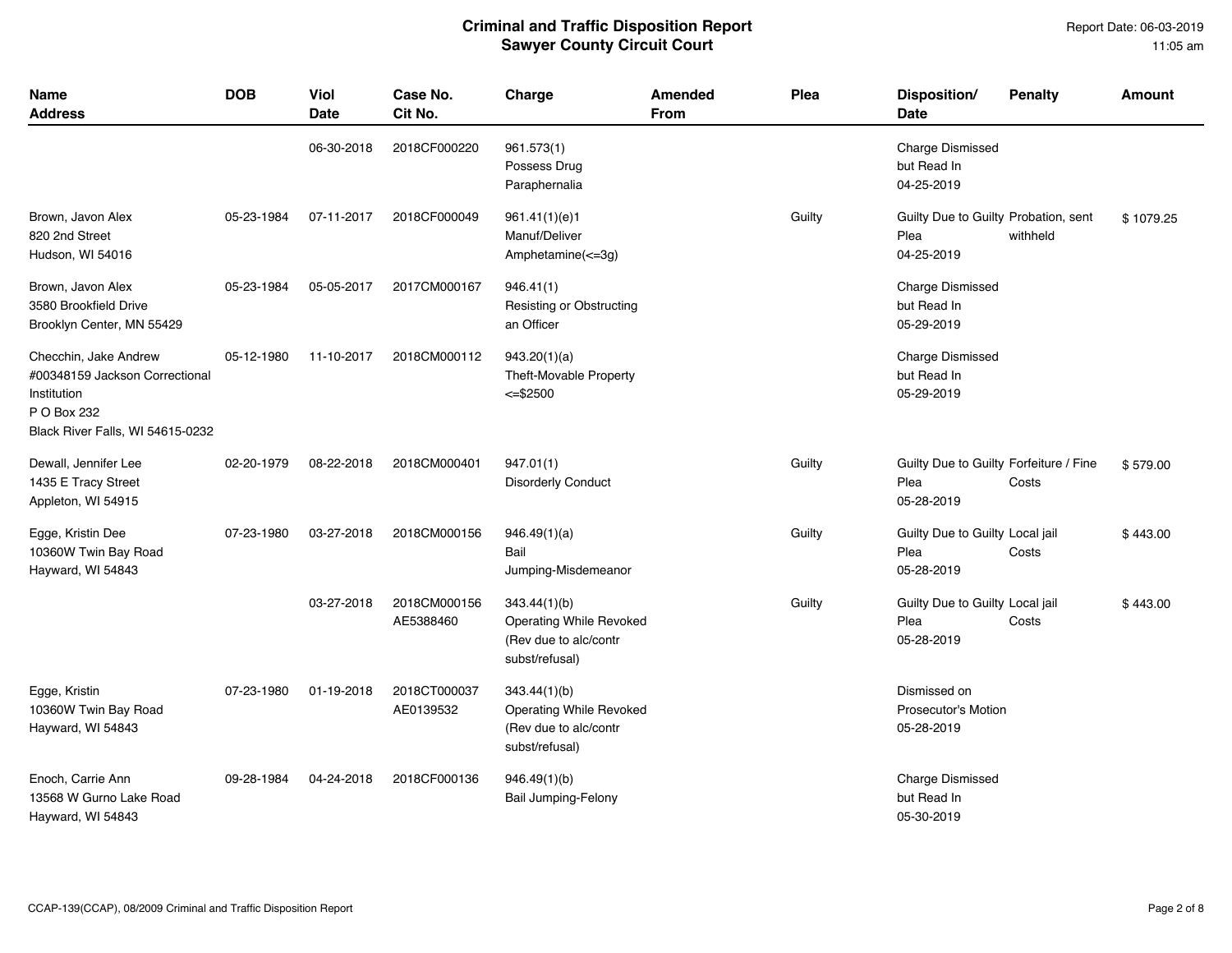| <b>Name</b><br><b>Address</b>                                     | <b>DOB</b> | Viol<br>Date | Case No.<br>Cit No. | Charge                                                                                                                                   | Amended<br><b>From</b> | Plea   | Disposition/<br><b>Date</b>                                 | <b>Penalty</b> | <b>Amount</b> |
|-------------------------------------------------------------------|------------|--------------|---------------------|------------------------------------------------------------------------------------------------------------------------------------------|------------------------|--------|-------------------------------------------------------------|----------------|---------------|
|                                                                   |            | 04-24-2018   | 2018CF000136        | 961.41(3g)(am)<br>Possession of Narcotic<br>Drugs<br>[961.495 - Possession of<br>a Controlled Substance<br>on or near Certain<br>Places] |                        | Guilty | Guilty Due to Guilty Local jail<br>Plea<br>05-30-2019       | Costs          | \$518.00      |
|                                                                   |            | 04-24-2018   | 2018CF000136        | 450.11(7)(h)<br>Possess/Illegally<br><b>Obtained Prescription</b>                                                                        |                        |        | <b>Charge Dismissed</b><br>but Read In<br>05-30-2019        |                |               |
| Enoch, Carrie Ann<br>13568W Gurno Lake Road<br>Hayward, WI 54843  | 09-28-1984 | 04-28-2019   | 2019CF000146        | 946.49(1)(b)<br>Bail Jumping-Felony                                                                                                      |                        |        | <b>Dismissed Before</b><br>Initial Appearance<br>05-30-2019 |                |               |
|                                                                   |            | 04-28-2019   | 2019CF000146        | 946.41(1)<br>Resisting or Obstructing<br>an Officer                                                                                      |                        |        | <b>Dismissed Before</b><br>Initial Appearance<br>05-30-2019 |                |               |
|                                                                   |            | 04-28-2019   | 2019CF000146        | 961.573(1)<br>Possess Drug<br>Paraphernalia                                                                                              |                        |        | <b>Dismissed Before</b><br>Initial Appearance<br>05-30-2019 |                |               |
| Enoch, Carrie Ann<br>13568 W Gurno Lake Road<br>Hayward, WI 54843 | 09-28-1984 | 05-01-2017   | 2017CF000347        | 943.203(2)(a)<br>Identity Theft - Obtain<br>Money or Credit<br>[939.31 - Conspiracy to<br>Commit]                                        |                        |        | <b>Charge Dismissed</b><br>but Read In<br>05-30-2019        |                |               |
|                                                                   |            | 05-01-2017   | 2017CF000347        | 943.38(2)<br>Forgery-Uttering                                                                                                            |                        |        | <b>Charge Dismissed</b><br>but Read In<br>05-30-2019        |                |               |
| Enoch, Carrie Ann<br>13568 W Gurno Lake Road<br>Hayward, WI 54843 | 09-28-1984 | 09-27-2018   | 2018CF000315        | 946.49(1)(b)<br>Bail Jumping-Felony                                                                                                      |                        |        | <b>Charge Dismissed</b><br>but Read In<br>05-30-2019        |                |               |
|                                                                   |            | 09-27-2018   | 2018CF000315        | 946.49(1)(b)<br>Bail Jumping-Felony                                                                                                      |                        |        | <b>Charge Dismissed</b><br>but Read In<br>05-30-2019        |                |               |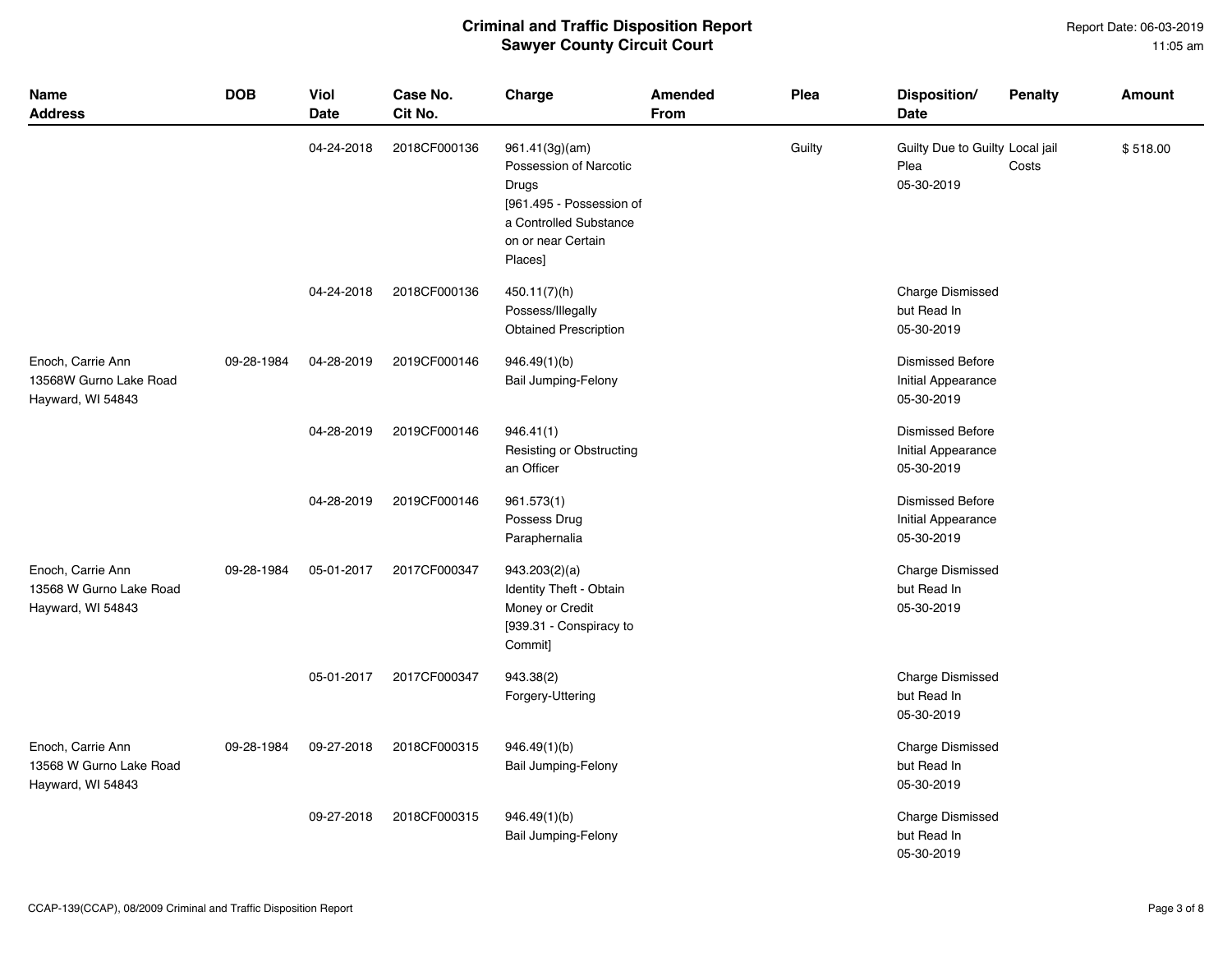| <b>Name</b><br><b>Address</b>                                     | <b>DOB</b> | Viol<br><b>Date</b> | Case No.<br>Cit No. | Charge                                                              | Amended<br><b>From</b> | Plea       | Disposition/<br>Date                                       | <b>Penalty</b>                                     | <b>Amount</b> |
|-------------------------------------------------------------------|------------|---------------------|---------------------|---------------------------------------------------------------------|------------------------|------------|------------------------------------------------------------|----------------------------------------------------|---------------|
|                                                                   |            | 09-27-2018          | 2018CF000315        | 961.573(1)<br>Possess Drug<br>Paraphernalia                         |                        |            | <b>Charge Dismissed</b><br>but Read In<br>05-30-2019       |                                                    |               |
|                                                                   |            | 09-27-2018          | 2018CF000315        | 961.573(1)<br>Possess Drug<br>Paraphernalia                         |                        |            | <b>Charge Dismissed</b><br>but Read In<br>05-30-2019       |                                                    |               |
| Enoch, Carrie Ann<br>13568 W Gurno Lake Road<br>Hayward, WI 54843 | 09-28-1984 | 03-14-2018          | 2018CF000106        | 946.49(1)(b)<br><b>Bail Jumping-Felony</b>                          |                        | Guilty     | Guilty Due to Guilty Probation, sent<br>Plea<br>05-30-2019 | withheld                                           | \$518.00      |
|                                                                   |            | 03-14-2018          | 2018CF000106        | 450.11(7)(h)<br>Possess/Illegally<br><b>Obtained Prescription</b>   |                        |            | <b>Charge Dismissed</b><br>but Read In<br>05-30-2019       |                                                    |               |
| Enoch, Carrie Ann<br>13568 W Gurno Lake Road<br>Hayward, WI 54843 | 09-28-1984 | 03-26-2018          | 2018CF000124        | 946.49(1)(b)<br><b>Bail Jumping-Felony</b>                          |                        |            | <b>Charge Dismissed</b><br>but Read In<br>05-30-2019       |                                                    |               |
|                                                                   |            | 03-26-2018          | 2018CF000124        | 946.41(1)<br><b>Resisting or Obstructing</b><br>an Officer          |                        |            | <b>Charge Dismissed</b><br>but Read In<br>05-30-2019       |                                                    |               |
| Enoch, Carrie Ann<br>13568 W Gurno Lake Road<br>Hayward, WI 54843 | 09-28-1984 | 06-12-2018          | 2018CF000205        | 961.41(2)(bm)<br>Possess<br>w/Intent-Count.Amphet.<br>$( >3 - 10g)$ |                        | Guilty     | Guilty Due to Guilty Probation, sent<br>Plea<br>05-30-2019 | imposed<br>State prison<br>Extended<br>Supervision | \$2007.10     |
|                                                                   |            | 06-12-2018          | 2018CF000205        | 946.49(1)(b)<br><b>Bail Jumping-Felony</b>                          |                        |            | <b>Charge Dismissed</b><br>but Read In<br>05-30-2019       |                                                    |               |
| Enoch, Carrie Ann<br>13568 W Gurno Lake Road<br>Hayward, WI 54843 | 09-28-1984 | 06-11-2018          | 2018CF000175        | 961.41(1)(e)1<br>Manuf/Deliver<br>Amphetamine(<=3g)                 |                        |            | <b>Charge Dismissed</b><br>but Read In<br>05-30-2019       |                                                    |               |
| Holmes, Sarah Ann<br>4485 N Hoffer Road<br>Couderay, WI 54828     | 10-12-1989 | 06-11-2018          | 2018CM000238        | 951.02<br><b>Intentionally Mistreat</b><br>Animals                  |                        | No Contest | Guilty Due to No<br><b>Contest Plea</b><br>05-28-2019      | Local jail<br>Restitution<br>Costs                 | \$1426.27     |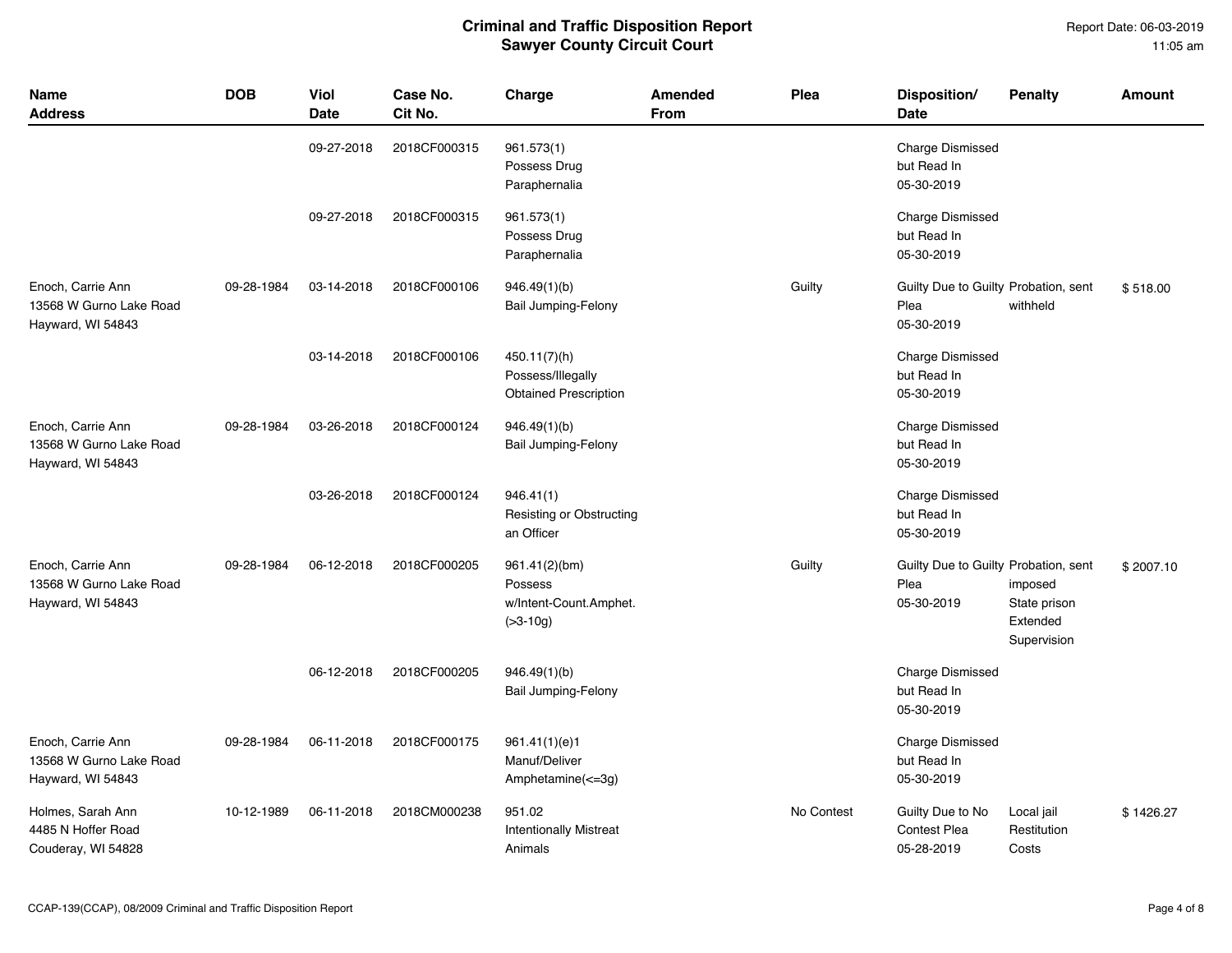| <b>Name</b><br><b>Address</b>                                           | <b>DOB</b> | Viol<br>Date | Case No.<br>Cit No. | Charge                                                                                                   | <b>Amended</b><br>From                     | Plea       | Disposition/<br><b>Date</b>                              | <b>Penalty</b>              | <b>Amount</b> |
|-------------------------------------------------------------------------|------------|--------------|---------------------|----------------------------------------------------------------------------------------------------------|--------------------------------------------|------------|----------------------------------------------------------|-----------------------------|---------------|
| Holmes, Sarah Ann<br>4485 N Hoffer Road<br>Couderay, WI 54828           | 10-12-1989 | 09-01-2017   | 2018CF000140        | 961.41(1m)(cm)2<br>Possess<br>w/Intent-Cocaine<br>$(>5-15g)$<br>$[961.41(1x) -$ Conspiracy<br>to Commit] | Possess<br>w/Intent-Cocaine<br>$(>15-40g)$ | No Contest | Guilty Due to No<br><b>Contest Plea</b><br>05-28-2019    | Probation, sent<br>withheld | \$518.00      |
|                                                                         |            | 09-25-2017   | 2018CF000140        | 961.41(1)(cm)1r<br>Manufacture/Deliver<br>Cocaine $(>1-5g)$                                              |                                            |            | <b>Charge Dismissed</b><br>but Read In<br>05-28-2019     |                             |               |
|                                                                         |            | 09-30-2017   | 2018CF000140        | 961.41(1)(cm)2<br>Manuf/Deliver Cocaine<br>$(>5-15g)$                                                    |                                            |            | <b>Charge Dismissed</b><br>but Read In<br>05-28-2019     |                             |               |
|                                                                         |            | 10-14-2017   | 2018CF000140        | 961.41(1)(cm)3<br>Manuf/Deliver Cocaine<br>$(>15-40g)$                                                   |                                            |            | <b>Charge Dismissed</b><br>but Read In<br>05-28-2019     |                             |               |
|                                                                         |            | 11-30-2017   | 2018CF000140        | 961.41(1)(a)<br>Manuf/Deliver Schedule I,<br><b>II Narcotics</b>                                         |                                            |            | Charge Dismissed<br>but Read In<br>05-28-2019            |                             |               |
| Khabeer, Kemp Chaka<br>16290 Village Kame Road<br>Cable, WI 54821       | 02-28-1982 | 01-22-2019   | 2019CF000035        | 941.20(3)(a)2<br>Discharge<br>Firearm/Vehicle-Bldg/Vehicle                                               |                                            | No Contest | Guilty Due to No<br><b>Contest Plea</b><br>05-14-2019    | Probation, sent<br>withheld | \$1837.56     |
|                                                                         |            | 01-22-2019   | 2019CF000035        | 941.29(1m)(b)<br>Possess<br>Firearm-Convicted of<br>Out-of-State Felony                                  |                                            | No Contest | Guilty Due to No<br>Contest Plea<br>05-14-2019           | Probation, sent<br>withheld | \$518.00      |
|                                                                         |            | 01-25-2019   | 2019CF000035        | 946.41(1)<br><b>Resisting or Obstructing</b><br>an Officer                                               |                                            |            | <b>Charge Dismissed</b><br>but Read In<br>05-14-2019     |                             |               |
| LaPointe, Chad Paul<br>6909 N Thoroughfare Road<br>Stone Lake, WI 54876 | 08-27-1986 | 12-14-2018   | 2019CM000006        | 946.41(1)<br><b>Resisting or Obstructing</b><br>an Officer<br>$[939.62(1)(a) - Repeated]$                |                                            |            | Dismissed on<br><b>Prosecutor's Motion</b><br>05-28-2019 |                             |               |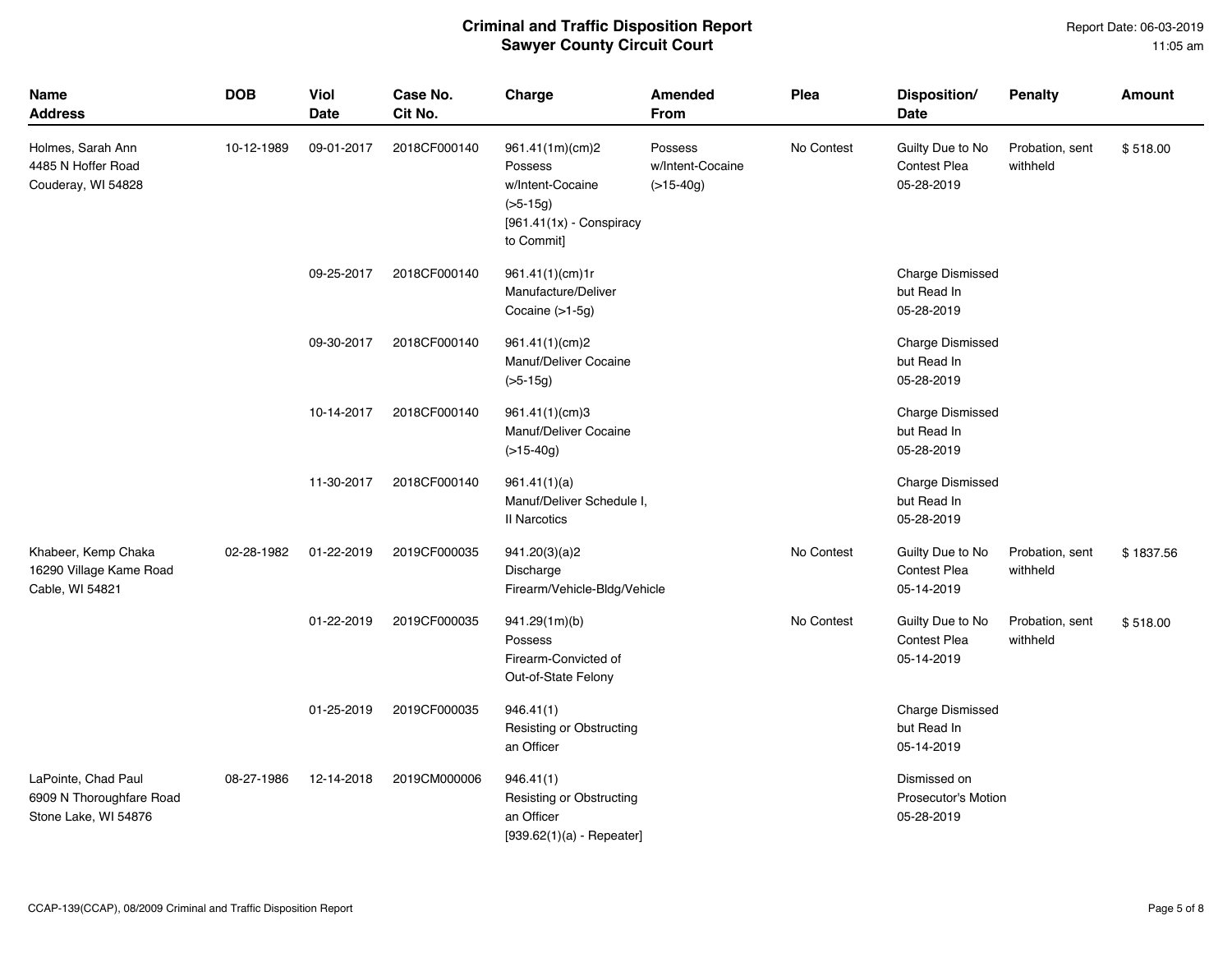| <b>Name</b><br><b>Address</b>                                        | <b>DOB</b> | <b>Viol</b><br><b>Date</b> | Case No.<br>Cit No.       | Charge                                                                                  | Amended<br>From | Plea       | Disposition/<br><b>Date</b>                                  | <b>Penalty</b>                           | <b>Amount</b> |
|----------------------------------------------------------------------|------------|----------------------------|---------------------------|-----------------------------------------------------------------------------------------|-----------------|------------|--------------------------------------------------------------|------------------------------------------|---------------|
|                                                                      |            | 12-14-2018                 | 2019CM000006              | 947.01(1)<br><b>Disorderly Conduct</b><br>$[939.62(1)(a) - Repeated]$                   |                 |            | Dismissed on<br><b>Prosecutor's Motion</b><br>05-28-2019     |                                          |               |
| Louis, Dean Edward<br>6790N Thoroughfare Rd.<br>Stone Lake, WI 54876 | 08-14-1957 | 07-18-2017                 | 2017CT000216              | 343.44(1)(b)<br>Operating While Revoked<br>(Rev due to alc/contr<br>subst/refusal)      |                 | No Contest | Guilty Due to No<br><b>Contest Plea</b><br>05-28-2019        | Local jail<br>Forfeiture / Fine<br>Costs | \$579.00      |
|                                                                      |            | 07-18-2017                 | 2017CT000216              | 946.49(1)(a)<br>Bail<br>Jumping-Misdemeanor                                             |                 |            | Charge Dismissed<br>but Read In<br>11-27-2018                |                                          |               |
| Miller, Sophie Alicia<br>13922 Signor Street<br>Stone Lake, WI 54876 | 09-24-1994 | 04-21-2018                 | 2018CT000084<br>BB3292122 | 343.44(1)(b)<br>Operating While Revoked<br>(Rev due to alc/contr<br>subst/refusal 4th+) |                 | Guilty     | Guilty Due to Guilty Local jail<br>Plea<br>10-16-2018        | Costs                                    | \$579.00      |
| Miller, Sophie Alicia<br>13922 Signor Street<br>Stone Lake, WI 54876 | 09-24-1994 | 09-06-2018                 | 2018CM000423              | 946.41(1)<br>Resisting or Obstructing<br>an Officer                                     |                 | Guilty     | Guilty Due to Guilty Local jail<br>Plea<br>10-16-2018        | Costs                                    | \$579.00      |
|                                                                      |            | 09-06-2018                 | 2018CM000423              | 961.41(3g)(e)<br>Possession of THC                                                      |                 | Guilty     | Guilty Due to Guilty Forfeiture / Fine<br>Plea<br>10-16-2018 | Costs                                    | \$673.50      |
| Moreno, Jose Alvin<br>10167 State Rd 27, Apt 7<br>Hayward, WI 54843  | 06-10-1962 | 08-02-2018                 | 2018CT000163<br>AE0145633 | 343.44(1)(b)<br>Operating While Revoked<br>(Rev due to alc/contr<br>subst/refusal)      |                 | Guilty     | Guilty Due to Guilty Local jail<br>Plea<br>05-28-2019        | Forfeiture / Fine<br>Costs               | \$579.00      |
| Olson, Lloyd Oscar<br>14724W Chapel Rd<br>Birchwood, WI 54817        | 10-19-1958 | 03-28-2017                 | 2017CF000139              | 940.203(2)<br>Battery or Threat to<br>Judge, Prosecutor, or<br>Law Enforcement Officer  |                 | Not Guilty | Found Guilty at<br>Jury Trial<br>02-01-2019                  | Probation, sent<br>withheld              | \$518.00      |
|                                                                      |            | 03-28-2017                 | 2017CF000139              | 946.41(1)<br>Resisting or Obstructing<br>an Officer                                     |                 | Not Guilty | Found Guilty at<br><b>Jury Trial</b><br>02-01-2019           | Probation, sent<br>withheld              | \$443.00      |
|                                                                      |            | 03-28-2017                 | 2017CF000139              | 947.01(1)<br><b>Disorderly Conduct</b>                                                  |                 | Not Guilty | Found Guilty at<br><b>Jury Trial</b><br>02-01-2019           | Probation, sent<br>withheld              | \$443.00      |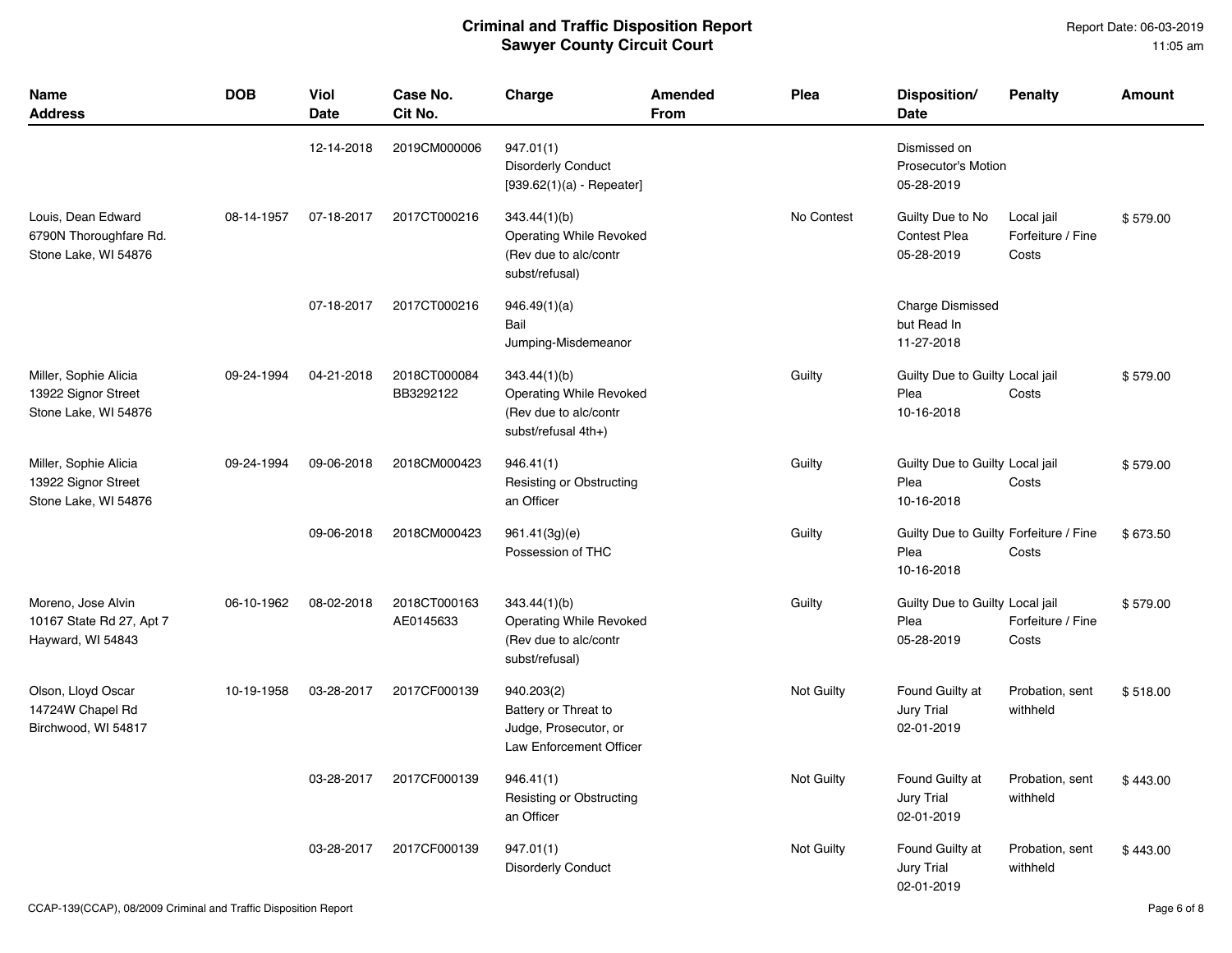| <b>Name</b><br><b>Address</b>                                          | <b>DOB</b> | <b>Viol</b><br><b>Date</b> | Case No.<br>Cit No.       | Charge                                                                             | <b>Amended</b><br><b>From</b> | Plea       | Disposition/<br><b>Date</b>                                  | <b>Penalty</b>             | <b>Amount</b> |
|------------------------------------------------------------------------|------------|----------------------------|---------------------------|------------------------------------------------------------------------------------|-------------------------------|------------|--------------------------------------------------------------|----------------------------|---------------|
| Pettibone, Jason D.<br>S2869 DeCora Road Apt 1333<br>Baraboo, WI 53913 | 04-01-1980 | 09-06-2018                 | 2018CM000408              | 946.41(1)<br>Resisting or Obstructing<br>an Officer                                |                               | No Contest | Guilty Due to No<br><b>Contest Plea</b><br>05-30-2019        | Forfeiture / Fine<br>Costs | \$579.00      |
|                                                                        |            | 09-06-2018                 | 2018CM000408<br>BB3284315 | 343.44(1)(b)<br>Operating While Revoked<br>(Rev due to alc/contr<br>subst/refusal) |                               |            | <b>Charge Dismissed</b><br>but Read In<br>05-30-2019         |                            |               |
| Potack, Edwina Alma<br>7533N Skunawong Drive<br>Hayward, WI 54843      | 03-21-1986 | 03-09-2018                 | 2018CF000095              | 946.425(1m)(b)<br>Fail/Report to County Jail<br>$(10 \text{ Days} + )$             |                               | Guilty     | Guilty Due to Guilty Probation, sent<br>Plea<br>05-28-2019   | withheld                   | \$654.00      |
| Quagon, Raven Heart<br>13240 W Bacon Square<br>Hayward, WI 54843       | 04-07-1998 | 11-20-2018                 | 2018CM000481              | 940.19(1)<br>Battery                                                               |                               | Guilty     | Guilty Due to Guilty Forfeiture / Fine<br>Plea<br>05-28-2019 | Costs                      | \$579.00      |
|                                                                        |            | 11-20-2018                 | 2018CM000481              | 947.01(1)<br><b>Disorderly Conduct</b>                                             |                               |            | <b>Charge Dismissed</b><br>but Read In<br>05-28-2019         |                            |               |
| Quagon, Raven Heart<br>13240 W Bacon Square<br>Hayward, WI 54843       | 04-07-1998 | 02-21-2017                 | 2017CF000044              | 948.03(2)(b)<br>Child Abuse-Intentionally<br>Cause Harm                            |                               | No Contest | Guilty Due to No<br><b>Contest Plea</b><br>02-20-2018        | Local jail<br>Costs        | \$791.00      |
|                                                                        |            | 02-21-2017                 | 2017CF000044              | 947.01(1)<br><b>Disorderly Conduct</b>                                             |                               |            | <b>Charge Dismissed</b><br>but Read In<br>02-20-2018         |                            |               |
| St. Clair, Billy Jeffrey<br>3681 N Clark Street<br>PO Box 223          | 07-13-1972 | 10-02-2018                 | 2018CF000307              | 961.41(3g)(q)<br>Possession of<br>Methamphetamine                                  |                               | Guilty     | Guilty Due to Guilty Probation, sent<br>Plea<br>05-28-2019   | withheld                   | \$518.00      |
| Radisson, WI 54867                                                     |            | 10-02-2018                 | 2018CF000307              | 961.573(1)<br>Possess Drug<br>Paraphernalia                                        |                               |            | <b>Charge Dismissed</b><br>but Read In<br>05-28-2019         |                            |               |
| St. Germaine, Francis Paul<br>15815 3rd St<br>Hayward, WI 54843        | 08-27-1977 | 01-01-2019                 | 2019CM000019              | 940.19(1)<br><b>Battery</b>                                                        |                               | No Contest | Guilty Due to No<br><b>Contest Plea</b><br>05-29-2019        | Local jail<br>Costs        | \$443.00      |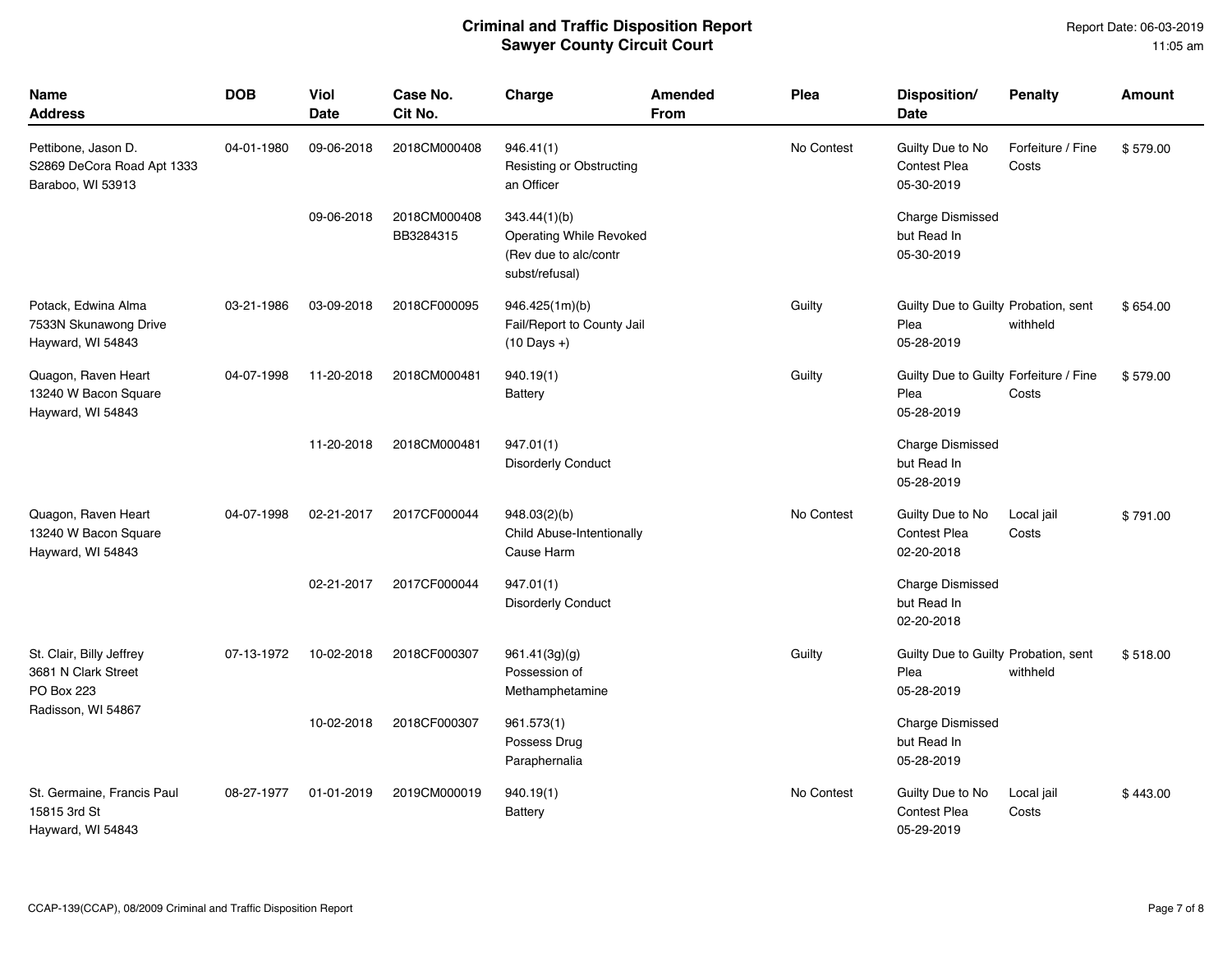#### Report Date: 06-03-2019 11:05 am

| Name<br><b>Address</b>                                                  | <b>DOB</b> | Viol<br><b>Date</b> | Case No.<br>Cit No.       | Charge                                                                             | Amended<br><b>From</b> | Plea   | Disposition/<br><b>Date</b>                                | <b>Penalty</b> | Amount   |
|-------------------------------------------------------------------------|------------|---------------------|---------------------------|------------------------------------------------------------------------------------|------------------------|--------|------------------------------------------------------------|----------------|----------|
|                                                                         |            | 01-01-2019          | 2019CM000019              | 943.14(2)<br>Criminal Trespass to<br>Dwelling                                      |                        |        | <b>Charge Dismissed</b><br>but Read In<br>05-29-2019       |                |          |
|                                                                         |            | 01-01-2019          | 2019CM000019              | 943.01(1)<br>Criminal Damage to<br>Property                                        |                        |        | <b>Charge Dismissed</b><br>but Read In<br>05-29-2019       |                |          |
|                                                                         |            | 01-01-2019          | 2019CM000019              | 947.01(1)<br><b>Disorderly Conduct</b>                                             |                        |        | <b>Charge Dismissed</b><br>but Read In<br>05-29-2019       |                |          |
| Wangert, Michael Lee<br>7868 Centry Trail<br>Lino Lakes, MN 55014       | 03-26-1984 | 05-30-2019          | 2019CF000183              | 976.03(13)<br><b>Extradition-Arrest Prior to</b><br>Requisition                    |                        |        | Extradited<br>05-31-2019                                   |                |          |
| Wellnitz, Jamielee Samantha<br>N7449 Trego Haven Rd.<br>Trego, WI 54888 | 03-07-1993 | 02-16-2018          | 2018CF000187              | 961.41(1)(e)1<br>Manuf/Deliver<br>Amphetamine $(\leq=3q)$                          |                        | Guilty | Guilty Due to Guilty Probation, sent<br>Plea<br>05-28-2019 | withheld       | \$518.00 |
| Wellnitz, Jamielee Samantha<br>934 S Main Street<br>Jefferson, WI 53549 | 03-07-1993 | 06-06-2018          | 2018CM000242              | 946.41(1)<br>Resisting or Obstructing<br>an Officer                                |                        |        | <b>Charge Dismissed</b><br>but Read In<br>05-28-2019       |                |          |
|                                                                         |            | 06-06-2018          | 2018CM000242<br>BB3292236 | 343.44(1)(b)<br>Operating While Revoked<br>(Rev due to alc/contr<br>subst/refusal) |                        |        | <b>Charge Dismissed</b><br>but Read In<br>05-28-2019       |                |          |
| Wellnitz, Jamielee Samantha<br>N7449 Trego Haven Rd.<br>Trego, WI 54888 | 03-07-1993 | 06-06-2018          | 2018CF000202              | 946.49(1)(b)<br><b>Bail Jumping-Felony</b>                                         |                        |        | <b>Charge Dismissed</b><br>but Read In<br>05-28-2019       |                |          |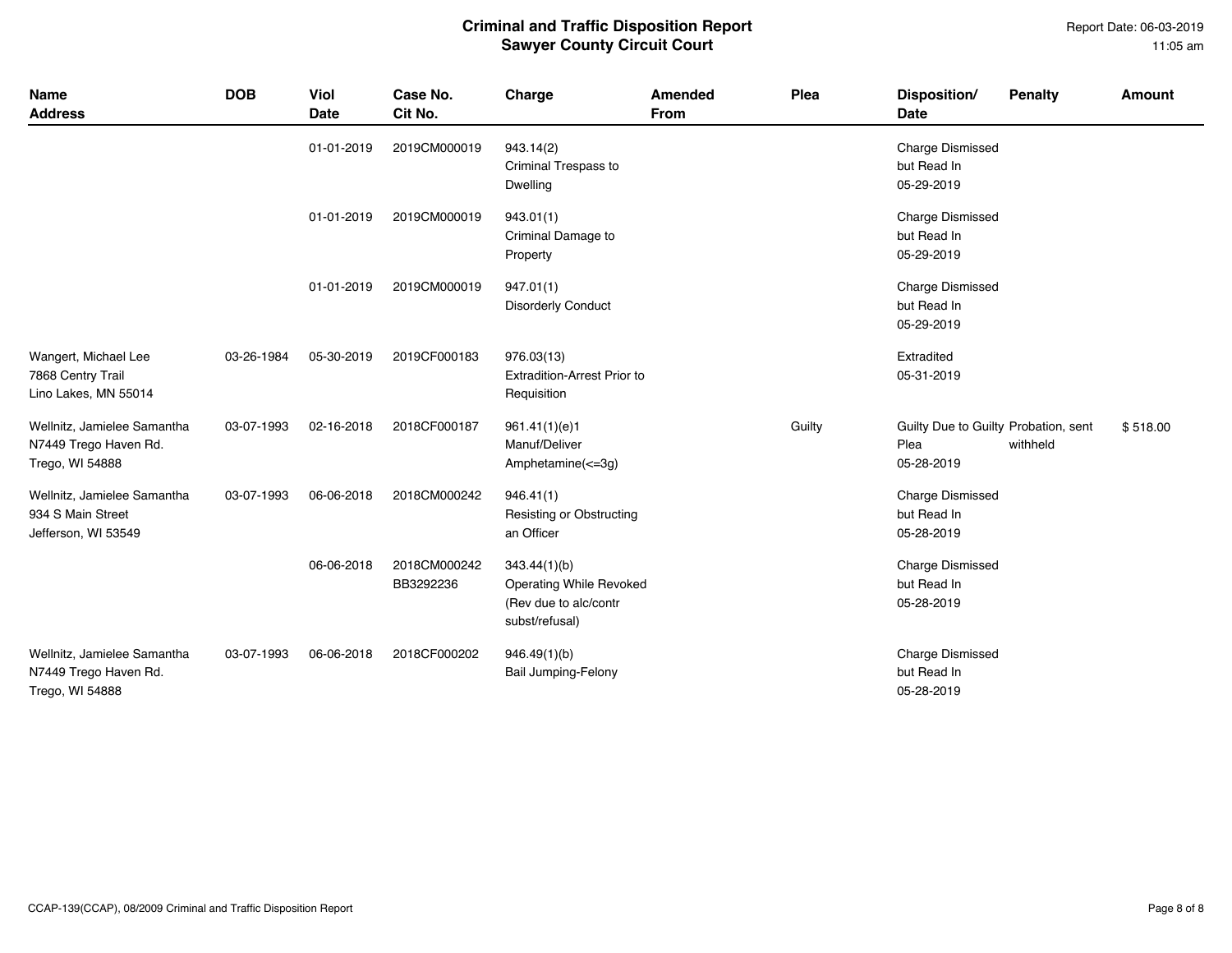| <b>Name</b><br><b>Address</b>                                            | <b>DOB</b> | <b>Viol</b><br>Date | Case No.<br>Cit No.        | Charge                                                         | <b>Amended</b><br><b>From</b>                     | Plea       | Disposition/<br><b>Date</b>                           | <b>Penalty</b>                             | Amount   |
|--------------------------------------------------------------------------|------------|---------------------|----------------------------|----------------------------------------------------------------|---------------------------------------------------|------------|-------------------------------------------------------|--------------------------------------------|----------|
| Anderson, Barbara C<br>W6770 County Road H<br>Phillips, WI 54555         | 04-05-1948 | 04-28-2019          | 2019TR000484<br>BD6135754  | 344.62(2)<br>Operating motor vehicle<br>w/o proof of insurance |                                                   | No Contest | Guilty Due to No<br><b>Contest Plea</b><br>05-28-2019 | Forfeiture / Fine                          | \$10.00  |
| Bad Hand, Edward M<br>10528 Morningside Dr Apt C<br>Hayward, WI 54843    | 03-15-1988 | 04-29-2019          | 2019TR000515<br>BB3285446  | 343.05(3)(a)<br>Operate w/o Valid<br>License(1st Violation)    |                                                   | No Contest | Guilty Due to No<br><b>Contest Plea</b><br>05-28-2019 | Forfeiture / Fine                          | \$200.50 |
| Blackaller, Patrick Michael<br>W545 County Road D<br>Birchwood, WI 54817 | 11-30-1965 | 03-16-2019          | 2019TR000334<br>AE5388972  | 347.45(1)<br>Operate Motor Vehicle<br>w/o Proper Tires         | <b>Exceeding Speed</b><br>Zones, etc. (16-19 MPH) | No Contest | Guilty Due to No<br><b>Contest Plea</b><br>05-28-2019 | Forfeiture / Fine                          | \$176.00 |
| Corbine, Jeanette B<br>13221W Indian Trail<br>Hayward, WI 54843          | 12-12-1988 | 04-29-2019          | 2019FO000184<br>6V814ZCH0G | 118<br>Truancy                                                 |                                                   | No Contest | Guilty Due to No<br><b>Contest Plea</b><br>05-29-2019 | Forfeiture / Fine                          | \$200.50 |
| Damaske, Jacqueline R<br>19 Phipps Ave<br>Rice Lake, WI 54868            | 02-07-1967 | 04-28-2019          | 2019TR000486<br>BD6135743  | 344.62(2)<br>Operating motor vehicle<br>w/o proof of insurance |                                                   | No Contest | Guilty Due to No<br>Contest Plea<br>05-28-2019        | Forfeiture / Fine                          | \$10.00  |
| Debrot, Tracey L<br>12837W Nisway Street<br>Hayward, WI 54843            | 09-05-1983 | 04-25-2019          | 2019FO000183<br>6V814ZCH0H | 118<br>Truancy                                                 |                                                   | No Contest | Guilty Due to No<br><b>Contest Plea</b><br>05-29-2019 | Forfeiture / Fine<br><b>Other Sentence</b> | \$200.50 |
| Denasha, Ashley J<br>9604N County Road K<br>Hayward, WI 54843            | 06-11-1984 | 04-25-2019          | 2019TR000498<br>BB3285435  | 343.44(1)(a)<br><b>Operating While</b><br>Suspended            |                                                   | No Contest | Guilty Due to No<br><b>Contest Plea</b><br>05-28-2019 | Forfeiture / Fine                          | \$200.50 |
| Dennis, David A<br>9178N Indian Trail<br>Hayward, WI 54843               | 11-13-1965 | 05-01-2019          | 2019FO000177<br>6V814ZCH0R | 118<br>Truancy                                                 |                                                   | No Contest | Guilty Due to No<br><b>Contest Plea</b><br>05-29-2019 | Forfeiture / Fine                          | \$200.50 |
| Dortman, Bryce Aliven<br>128N Wisconsin Dr<br>Howards Grove, WI 53083    | 02-12-2002 | 07-04-2018          | 2018TR000712<br>AS9948525  | 346.05(1)<br>Operating Left of Center<br>Line                  |                                                   | No Contest | Guilty Due to No<br><b>Contest Plea</b><br>05-28-2019 | Forfeiture / Fine                          | \$213.10 |
| Dortman, Bryce Aliven<br>128N Wisconsin Dr<br>Howards Grove, WI 53083    | 02-12-2002 | 07-04-2018          | 2018TR000711<br>AS9948514  | 346.46(1)<br>Fail/Stop at Stop Sign                            |                                                   | No Contest | Guilty Due to No<br><b>Contest Plea</b><br>05-28-2019 | Forfeiture / Fine                          | \$175.30 |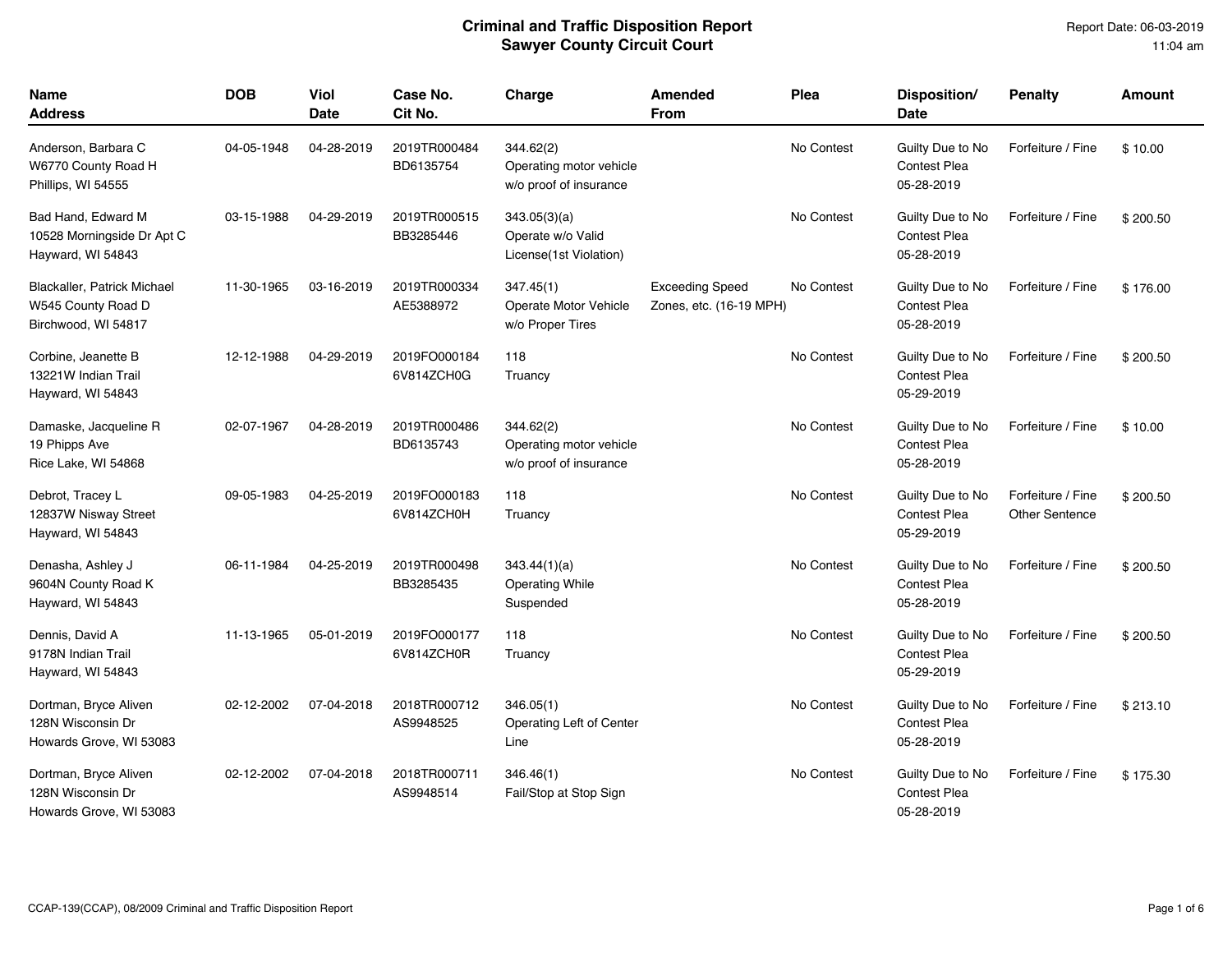| Name<br><b>Address</b>                                                | <b>DOB</b> | Viol<br>Date | Case No.<br>Cit No.        | Charge                                                                                          | Amended<br><b>From</b> | Plea       | Disposition/<br><b>Date</b>                              | <b>Penalty</b>                             | <b>Amount</b> |
|-----------------------------------------------------------------------|------------|--------------|----------------------------|-------------------------------------------------------------------------------------------------|------------------------|------------|----------------------------------------------------------|--------------------------------------------|---------------|
| Dortman, Bryce Aliven<br>128N Wisconsin Dr<br>Howards Grove, WI 53083 | 02-12-2002 | 07-04-2018   | 2018TR000713<br>AS9948536  | 343.07(1g)(d)1<br>Operate Motor Vehicle by<br>Permittee After Dark w/o<br>Person over 25 (2nd+) |                        | No Contest | Guilty Due to No<br>Contest Plea<br>05-28-2019           | Forfeiture / Fine                          | \$200.50      |
| Dortman, Bryce Aliven<br>128N Wisconsin Dr<br>Howards Grove, WI 53083 | 02-12-2002 | 07-04-2018   | 2018TR000710<br>AE1844986  | 346.63(2m)<br><b>Violate Absolute Sobriety</b><br>Law                                           |                        | No Contest | Guilty Due to No<br><b>Contest Plea</b><br>05-28-2019    | Forfeiture / Fine                          | \$389.50      |
| Drews, Austin R<br>15974W Park Road<br>Hayward, WI 54843              | 10-06-2000 | 04-17-2019   | 2019FO000185<br>6V814ZCH0B | 118.163<br>Truancy                                                                              |                        |            | Dismissed on<br>Court's Own Motion<br>05-29-2019         |                                            |               |
| Evitch, Jackie Rae<br>307E 11th St S<br>Ladysmith, WI 54848           | 11-25-1987 | 04-18-2018   | 2018TR000354<br>AE7811226  | 344.62(1)<br>Operating a motor vehicle<br>w/o insurance                                         |                        | No Contest | Dismissed on<br><b>Prosecutor's Motion</b><br>05-29-2019 |                                            |               |
| Fleming, Desiree R<br>13599W Gurno Lake Road<br>Hayward, WI 54843     | 06-09-1987 | 04-01-2019   | 2019FO000150<br>6V814ZCGZW | 118<br>Truancy                                                                                  |                        | No Contest | Guilty Due to No<br>Contest Plea<br>05-29-2019           | Forfeiture / Fine<br><b>Other Sentence</b> | \$200.50      |
| Gonzalez, Michelle A<br>10334S Florida Ave<br>Hayward, WI 54843       | 09-24-1989 | 04-01-2019   | 2019FO000146<br>6V814ZCGZM | 118<br>Truancy                                                                                  |                        |            | Dismissed on<br>Court's Own Motion<br>05-29-2019         |                                            |               |
| Grover, Giavonni Wr<br>7533N Skunawong Lane<br>Hayward, WI 54843      | 12-21-2000 | 02-19-2019   | 2019FO000103<br>6V814ZCGWZ | 118.163<br>Truancy                                                                              |                        |            | Dismissed on<br>Court's Own Motion<br>05-29-2019         |                                            |               |
| Harvey, Owen P<br>15249W Bills Road<br>Hayward, WI 54843              | 10-15-2000 | 04-30-2019   | 2019FO000172<br>6F8049LVW9 | 373(a)<br>2nd Offense Truancy                                                                   |                        |            | Dismissed on<br>Court's Own Motion<br>05-29-2019         |                                            |               |
| Heath, Joseph David<br>4041 N Metnik Rd<br>Ojibwa, WI 54862           | 11-06-1990 | 04-29-2019   | 2019TR000542<br>BB9703654  | 344.62(1)<br>Operating a motor vehicle<br>w/o insurance                                         |                        | No Contest | Guilty Due to No<br><b>Contest Plea</b><br>05-31-2019    | Forfeiture / Fine                          | \$200.50      |
| Heino, Tyler M<br>61205 Cty Hwy C<br>Marengo, WI 54855                | 06-19-2000 | 04-28-2019   | 2019TR000488<br>BD6135765  | 344.62(2)<br>Operating motor vehicle<br>w/o proof of insurance                                  |                        | No Contest | Guilty Due to No<br><b>Contest Plea</b><br>05-28-2019    | Forfeiture / Fine                          | \$10.00       |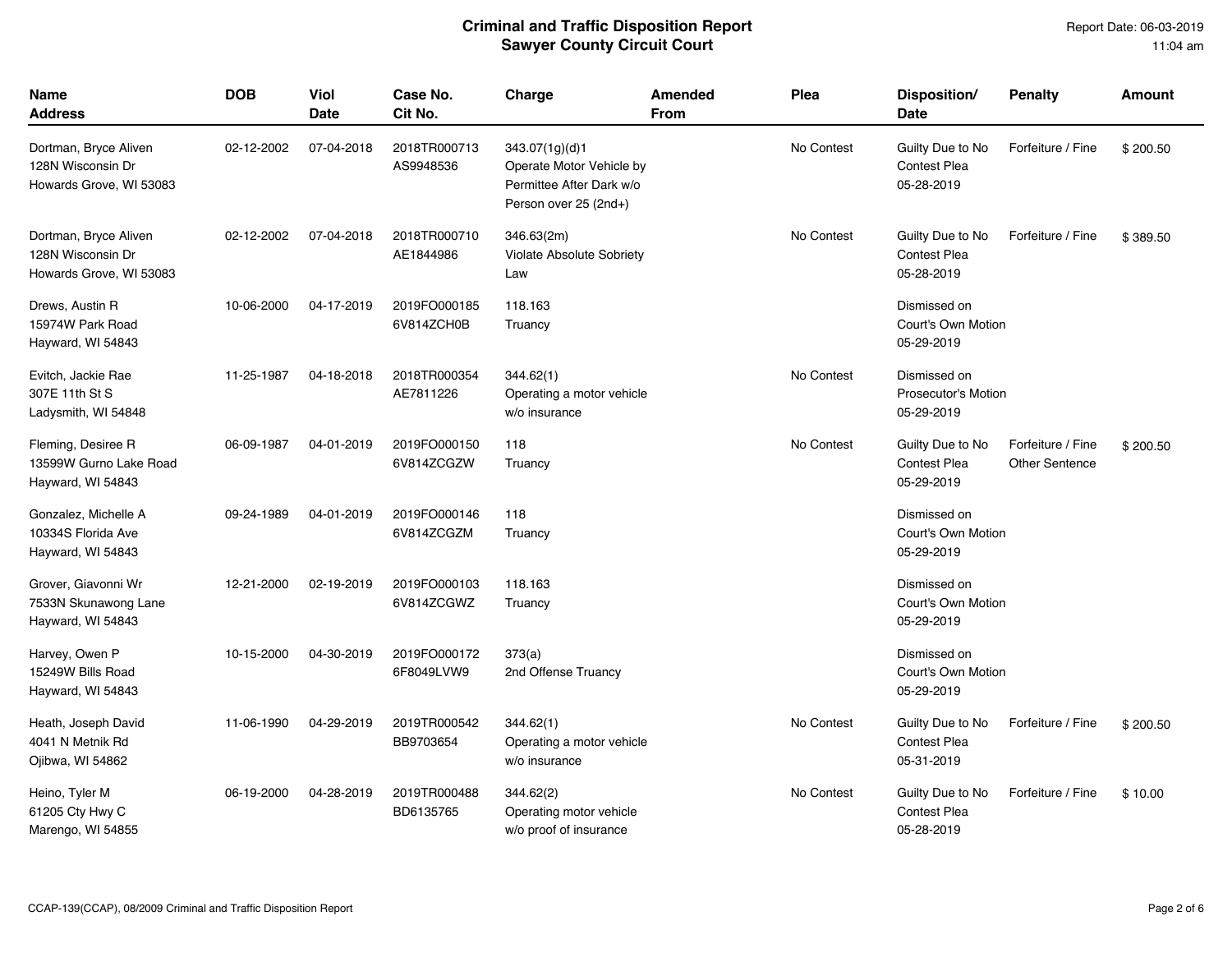| Name<br>Address                                                            | <b>DOB</b> | <b>Viol</b><br>Date | Case No.<br>Cit No.        | Charge                                                         | <b>Amended</b><br><b>From</b> | Plea       | Disposition/<br>Date                                  | <b>Penalty</b>                             | <b>Amount</b> |
|----------------------------------------------------------------------------|------------|---------------------|----------------------------|----------------------------------------------------------------|-------------------------------|------------|-------------------------------------------------------|--------------------------------------------|---------------|
| Hiltner, Jason Lee<br>1042 144th Ave<br>New Richmond, WI 54017             | 01-10-1984 | 04-22-2019          | 2019TR000454<br>BB3287874  | 346.57(4)(h)<br>Speeding in 55 MPH<br>Zone (16-19 MPH)         |                               | No Contest | Guilty Due to No<br><b>Contest Plea</b><br>05-28-2019 | Forfeiture / Fine                          | \$200.50      |
| Hurt, Anthony J<br>7790 E Leusman Rd<br>Solon Springs, WA 54873            | 01-09-1994 | 04-24-2019          | 2019TR000481<br>AE5389112  | 346.57(5)<br><b>Exceeding Speed Zones,</b><br>etc. (25-29 MPH) |                               | No Contest | Guilty Due to No<br><b>Contest Plea</b><br>05-28-2019 | Forfeiture / Fine                          | \$250.90      |
| Kennelly, Patric Michael<br>W7901 Middle Road<br>Minong, WI 54859          | 10-13-1946 | 05-11-2019          | 2019TR000541<br>BB9703702  | 346.57(5)<br>Exceeding Speed Zones,<br>etc. (11-15 MPH)        |                               | No Contest | Guilty Due to No<br><b>Contest Plea</b><br>05-28-2019 | Forfeiture / Fine                          | \$175.30      |
| Kuehl, Anne E<br>10794N Pinecrest Drive<br>Hayward, WI 54843               | 05-13-1976 | 05-07-2019          | 2019FO000180<br>6V814ZCH0M | 118<br>Truancy                                                 |                               | Guilty     | Dismissed on<br>Court's Own Motion<br>05-29-2019      |                                            |               |
| Laakson, Jason P<br>15976W Park Road<br>P.O. Box 1053<br>Hayward, WI 54843 | 04-24-1978 | 03-26-2019          | 2019FO000149<br>6V814ZCGZT | 118<br>Truancy                                                 |                               | No Contest | Guilty Due to No<br>Contest Plea<br>05-29-2019        | Forfeiture / Fine<br><b>Other Sentence</b> | \$200.50      |
| Laronge, Teshena D<br>13430W Waawiyetoo Drive<br>Hayward, WI 54843         | 11-14-1984 | 03-25-2019          | 2019FO000148<br>6V814ZCGZR | 118<br>Truancy                                                 |                               | No Contest | Guilty Due to No<br>Contest Plea<br>05-29-2019        | Forfeiture / Fine<br><b>Other Sentence</b> | \$200.50      |
| Linn, Rachel A<br>3589N Highland Road #2<br>Radisson, WI 54867             | 04-14-1978 | 04-30-2019          | 2019FO000182<br>6V814ZCH0J | 118<br>Truancy                                                 |                               | No Contest | Guilty Due to No<br><b>Contest Plea</b><br>05-29-2019 | Forfeiture / Fine                          | \$200.50      |
| Loder, Blake G<br>11908N Us Highway 63<br>Hayward, WI 54843                | 09-03-2001 | 04-10-2019          | 2019FO000162<br>6V814ZCH06 | 118.163<br>Truancy                                             |                               |            | Dismissed on<br>Court's Own Motion<br>05-29-2019      |                                            |               |
| Mahoney, Emmit J<br>11014W County Road B<br>Hayward, WI 54843              | 07-17-2000 | 03-06-2019          | 2019FO000109<br>6V814ZCGX4 | 118.163<br>Truancy                                             |                               |            | Dismissed on<br>Court's Own Motion<br>05-29-2019      |                                            |               |
| Mahoney, Emmit J<br>11014W County Road B<br>Hayward, WI 54843              | 07-17-2000 | 03-23-2019          | 2019FO000138<br>6V814ZCGZ4 | 118.163<br>Truancy                                             |                               |            | Dismissed on<br>Court's Own Motion<br>05-29-2019      |                                            |               |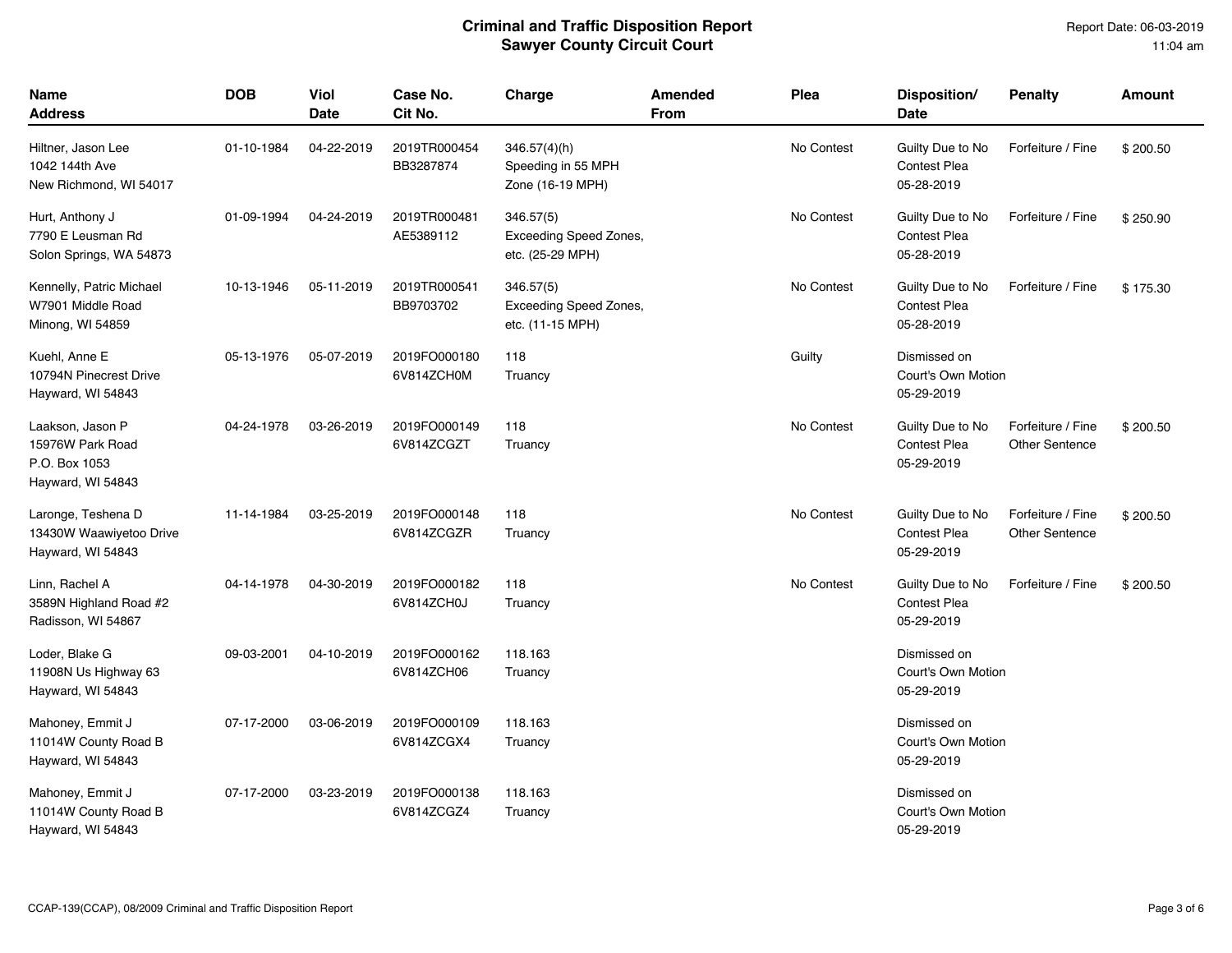Report Date: 06-03-2019 11:04 am

| <b>Name</b><br><b>Address</b>                                                  | <b>DOB</b> | <b>Viol</b><br><b>Date</b> | Case No.<br>Cit No.        | Charge                                                            | <b>Amended</b><br><b>From</b> | Plea       | Disposition/<br>Date                                  | <b>Penalty</b>    | <b>Amount</b> |
|--------------------------------------------------------------------------------|------------|----------------------------|----------------------------|-------------------------------------------------------------------|-------------------------------|------------|-------------------------------------------------------|-------------------|---------------|
| Martin, Libby R<br>10811W State Road 77<br>P.O. Box 13265<br>Hayward, WI 54843 | 09-27-2000 | 04-10-2019                 | 2019FO000187<br>6V814ZCH0C | 118.163<br>Truancy                                                |                               |            | Dismissed on<br>Court's Own Motion<br>05-29-2019      |                   |               |
| Martin, Zeegwanense<br>12108W County Road Cc<br>Couderay, WI 54828             | 03-21-1982 | 04-08-2019                 | 2019FO000164<br>6V814ZCH09 | 118<br>Truancy                                                    |                               | No Contest | Guilty Due to No<br><b>Contest Plea</b><br>05-29-2019 | Forfeiture / Fine | \$200.50      |
| Martinson, Yvone L<br>14329W County Road E<br>Hayward, WI 54843                | 12-10-1980 | 03-22-2019                 | 2019FO000147<br>6V814ZCGZP | 118<br>Truancy                                                    |                               |            | Dismissed on<br>Court's Own Motion<br>05-29-2019      |                   |               |
| Moncel, Rex A<br>10325N Greenwood Lane<br>Hayward, WI 54843                    | 03-23-1974 | 04-25-2019                 | 2019FO000174<br>6V814ZCH0V | 118<br>Truancy                                                    |                               |            | Dismissed on<br>Court's Own Motion<br>05-29-2019      |                   |               |
| Moncel, Walker A<br>10325N Greenwood Lane<br>Hayward, WI 54843                 | 06-19-2001 | 04-25-2019                 | 2019FO000173<br>6V814ZCH0T | 118.163<br>Truancy                                                |                               |            | Dismissed on<br>Court's Own Motion<br>05-29-2019      |                   |               |
| Mower, Treyce J<br>15752 Illinois Ave<br>Hayward, WI 54843                     | 12-04-2000 | 04-30-2019                 | 2019FO000186<br>6V814ZCH0D | 118.163<br>Truancy                                                |                               |            | Dismissed on<br>Court's Own Motion<br>05-29-2019      |                   |               |
| Nelson, Elliot R<br>10577W Hamblin Street<br>P.O. Box 566<br>Hayward, WI 54843 | 03-22-2002 | 05-01-2019                 | 2019FO000178<br>6V814ZCH0N | 118.163<br>Truancy                                                |                               | No Contest | Guilty Due to No<br><b>Contest Plea</b><br>05-29-2019 | Forfeiture / Fine | \$200.50      |
| Nelson, Keeley L<br>10577W Hamblin Street<br>P.O. Box 566<br>Hayward, WI 54843 | 02-21-1976 | 05-01-2019                 | 2019FO000179<br>6V814ZCH0P | 118<br>Truancy                                                    |                               | No Contest | Guilty Due to No<br><b>Contest Plea</b><br>05-29-2019 | Forfeiture / Fine | \$200.50      |
| O Brien, Daniel R<br>W7932 County Road G<br>Winter, WI 54896                   | 06-06-1970 | 04-24-2019                 | 2019TR000478<br>AE5389101  | 341.04(1)<br>Non-Registration of<br>Vehicle - Auto <10,000<br>Ibs |                               | No Contest | Guilty Due to No<br><b>Contest Plea</b><br>05-28-2019 | Forfeiture / Fine | \$175.30      |
| Peterson, Heather J<br>9544N County Road K<br>Hayward, WI 54843                | 09-18-1980 | 04-09-2019                 | 2019FO000159<br>6V814ZCH03 | 118<br>Truancy                                                    |                               |            | Dismissed on<br>Court's Own Motion<br>05-29-2019      |                   |               |

CCAP-139(CCAP), 08/2009 Criminal and Traffic Disposition Report Page 4 of 6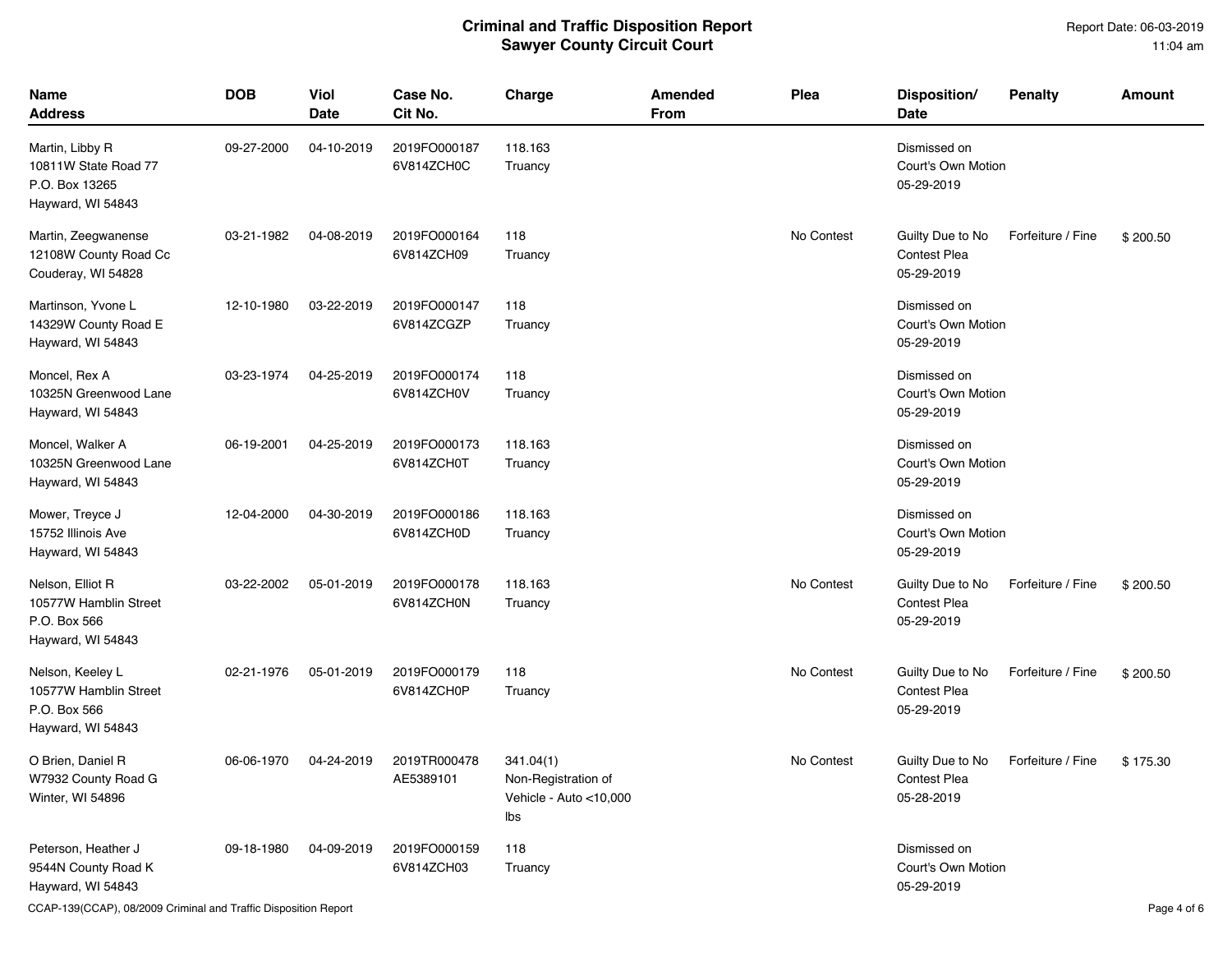| <b>Name</b><br>Address                                                       | <b>DOB</b> | Viol<br>Date | Case No.<br>Cit No.        | Charge                                                           | Amended<br>From | Plea       | Disposition/<br>Date                                     | <b>Penalty</b> | Amount |
|------------------------------------------------------------------------------|------------|--------------|----------------------------|------------------------------------------------------------------|-----------------|------------|----------------------------------------------------------|----------------|--------|
| Quagon, Tammy L<br>9511N Drytown Avenue<br>Hayward, WI 54843                 | 10-01-1972 | 03-06-2019   | 2019FO000156<br>6V814ZCH01 | 118<br>Truancy                                                   |                 |            | Dismissed on<br>Court's Own Motion<br>05-29-2019         |                |        |
| Quagon, Chandell R<br>7725N Dixon Avenue<br>Hayward, WI 54843                | 04-24-1984 | 03-08-2019   | 2019FO000144<br>6V814ZCGZH | 118<br>Truancy                                                   |                 |            | Dismissed on<br>Court's Own Motion<br>05-30-2019         |                |        |
| St Clair, Billy J<br>3681 N Clark Street<br>PO Box 223<br>Radisson, WI 54867 | 07-13-1972 | 08-24-2018   | 2018TR000954<br>BB3284234  | 346.62(2)<br>Reckless<br>Driving-Endanger Safety                 |                 | Not Guilty | Dismissed on<br><b>Prosecutor's Motion</b><br>05-28-2019 |                |        |
| St Clair, Billy J<br>3681 N Clark Street<br>PO Box 223<br>Radisson, WI 54867 | 07-13-1972 | 08-24-2018   | 2018TR000952<br>BB3284212  | 346.70(1)<br>Failure of Operator to<br>Notify Police of Accident |                 | Not Guilty | Dismissed on<br><b>Prosecutor's Motion</b><br>05-30-2019 |                |        |
| St Clair, Billy J<br>3681 N Clark Street<br>PO Box 223<br>Radisson, WI 54867 | 07-13-1972 | 08-24-2018   | 2018TR000953<br>BB3284223  | 346.46(1)<br>Fail/Stop at Stop Sign                              |                 | Not Guilty | Dismissed on<br><b>Prosecutor's Motion</b><br>05-28-2019 |                |        |
| Strapon, Kelly J<br>11908N Us Highway 63<br>Hayward, WI 54843                | 02-11-1979 | 04-10-2019   | 2019FO000163<br>6V814ZCH07 | 118<br>Truancy                                                   |                 |            | Dismissed on<br>Court's Own Motion<br>05-29-2019         |                |        |
| Stutelberg, Angela L<br>12716N County Road T<br>Hayward, WI 54843            | 09-15-2000 | 02-28-2019   | 2019FO000086<br>6V814ZCGWQ | 118.163<br>Truancy                                               |                 |            | Dismissed on<br>Court's Own Motion<br>05-29-2019         |                |        |
| Stutelberg, Angela L<br>12716N County Road T<br>Hayward, WI 54843            | 09-15-2000 | 12-03-2018   | 2018FO000423<br>6V814ZCGT2 | 118.163<br>Truancy                                               |                 |            | Dismissed on<br>Court's Own Motion<br>05-29-2019         |                |        |
| Stutelberg, Angela L<br>12716N County Road T<br>Hayward, WI 54843            | 09-15-2000 | 12-20-2018   | 2019FO000005<br>6V814ZCGT5 | 118.163<br>Truancy                                               |                 |            | Dismissed on<br>Court's Own Motion<br>05-29-2019         |                |        |
| Stutelberg, Angela L<br>12716N County Road T<br>Hayward, WI 54843            | 09-15-2000 | 03-22-2019   | 2019FO000137<br>6V814ZCGZ3 | 118.163<br>Truancy                                               |                 |            | Dismissed on<br>Court's Own Motion<br>05-29-2019         |                |        |